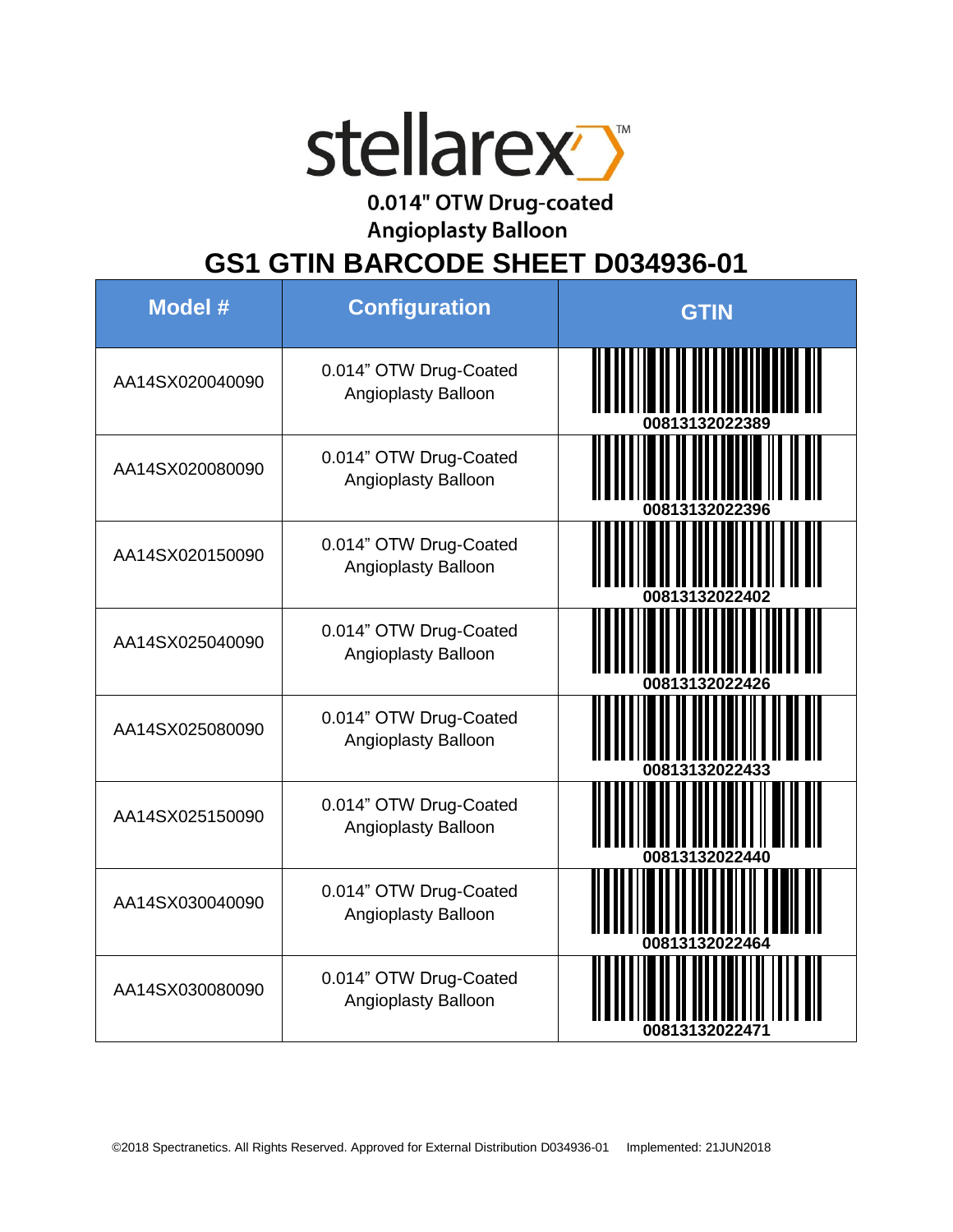| Model #         | <b>Configuration</b>                                 | <b>GTIN</b>                                                   |
|-----------------|------------------------------------------------------|---------------------------------------------------------------|
| AA14SX030150090 | 0.014" OTW Drug-Coated<br>Angioplasty Balloon        | II I I II II III III III II D                                 |
| AA14SX035040090 | 0.014" OTW Drug-Coated<br><b>Angioplasty Balloon</b> | 00813132022501                                                |
| AA14SX035080090 | 0.014" OTW Drug-Coated<br>Angioplasty Balloon        |                                                               |
| AA14SX035150090 | 0.014" OTW Drug-Coated<br>Angioplasty Balloon        |                                                               |
| AA14SX040040090 | 0.014" OTW Drug-Coated<br><b>Angioplasty Balloon</b> | 00813132022549                                                |
| AA14SX040080090 | 0.014" OTW Drug-Coated<br><b>Angioplasty Balloon</b> | 00813132022556                                                |
| AA14SX040150090 | 0.014" OTW Drug-Coated<br>Angioplasty Balloon        |                                                               |
| AA14SX020040150 | 0.014" OTW Drug-Coated<br>Angioplasty Balloon        | <b>ATTE      </b>   <br><b>IN HEIL</b><br>Ш<br>00813132022587 |
| AA14SX020080150 | 0.014" OTW Drug-Coated<br>Angioplasty Balloon        | 00813132022594                                                |
| AA14SX020150150 | 0.014" OTW Drug-Coated<br>Angioplasty Balloon        | 00813132022600                                                |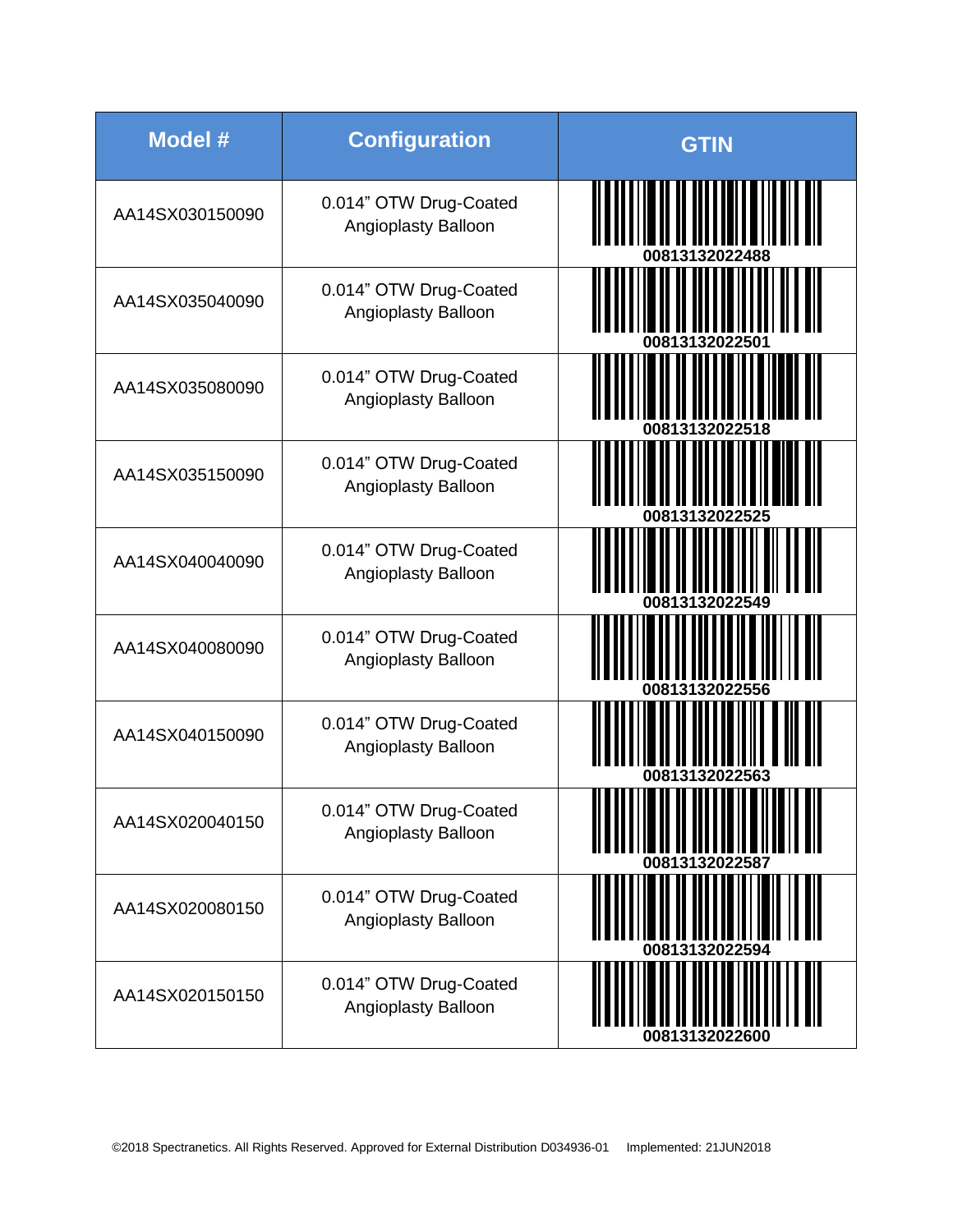| <b>Model #</b>  | <b>Configuration</b>                                 | <b>GTIN</b>                                                                                                                             |
|-----------------|------------------------------------------------------|-----------------------------------------------------------------------------------------------------------------------------------------|
| AA14SX025040150 | 0.014" OTW Drug-Coated<br>Angioplasty Balloon        | O O OLI I IO II II III IUII                                                                                                             |
| AA14SX025080150 | 0.014" OTW Drug-Coated<br>Angioplasty Balloon        | 00813132022631                                                                                                                          |
| AA14SX025150150 | 0.014" OTW Drug-Coated<br>Angioplasty Balloon        | 00813132022648                                                                                                                          |
| AA14SX030040150 | 0.014" OTW Drug-Coated<br>Angioplasty Balloon        |                                                                                                                                         |
| AA14SX030080150 | 0.014" OTW Drug-Coated<br><b>Angioplasty Balloon</b> | 00813132022679                                                                                                                          |
| AA14SX030150150 | 0.014" OTW Drug-Coated<br><b>Angioplasty Balloon</b> | 00813132022686                                                                                                                          |
| AA14SX035040150 | 0.014" OTW Drug-Coated<br><b>Angioplasty Balloon</b> | 00813132022709                                                                                                                          |
| AA14SX035080150 | 0.014" OTW Drug-Coated<br>Angioplasty Balloon        | <u> 1989 - An Dùbhlach an Dùbhlach an Dùbhlach an Dùbhlach an Dùbhlach an Dùbhlach an Dùbhlach an Dùbhlach an Dùb</u><br>00813132022716 |
| AA14SX035150150 | 0.014" OTW Drug-Coated<br>Angioplasty Balloon        |                                                                                                                                         |
| AA14SX040040150 | 0.014" OTW Drug-Coated<br>Angioplasty Balloon        | 00813132022747                                                                                                                          |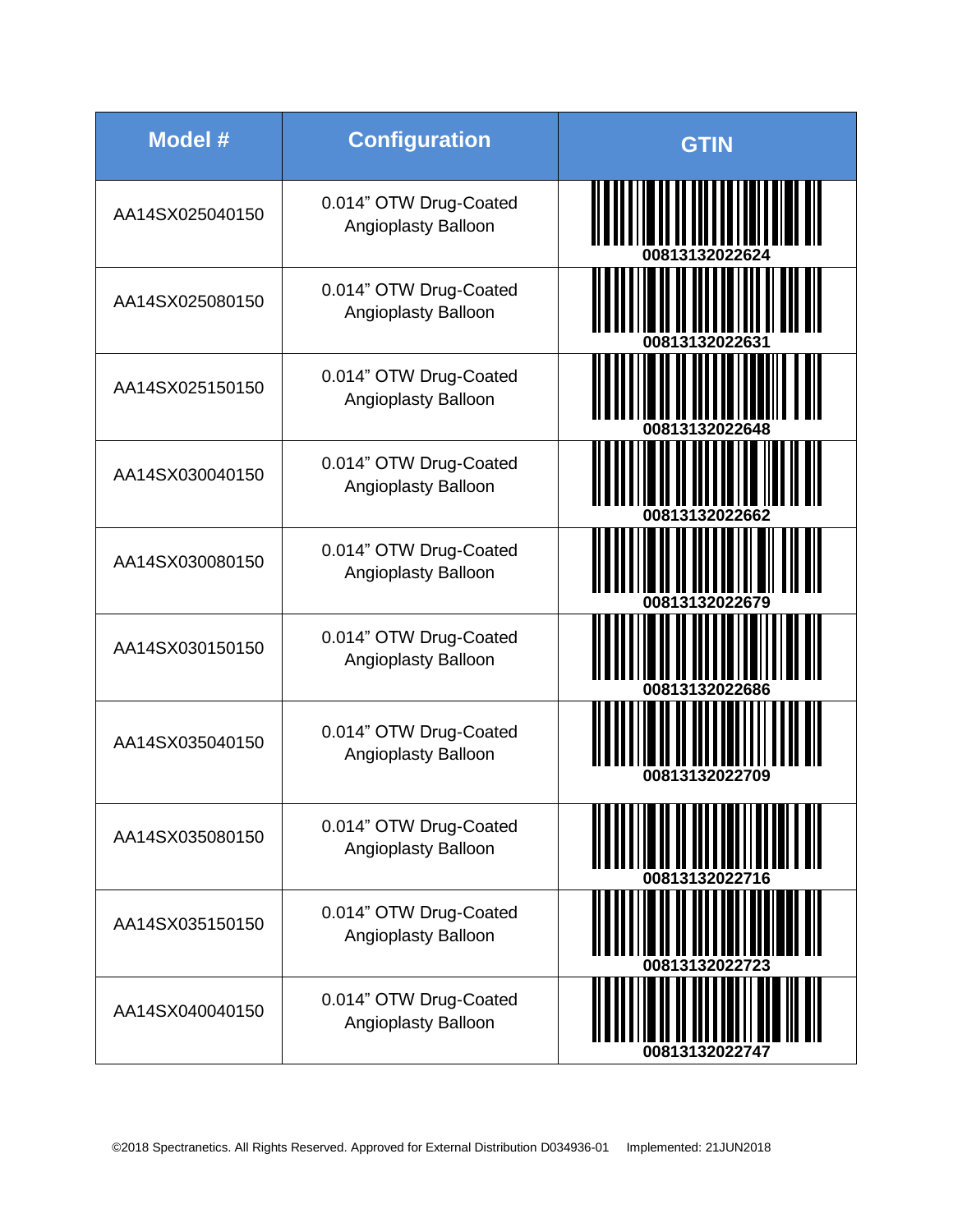| <b>Model #</b>    | <b>Configuration</b>                          | <b>GTIN</b>                                                         |
|-------------------|-----------------------------------------------|---------------------------------------------------------------------|
| AA14SX040080150   | 0.014" OTW Drug-Coated<br>Angioplasty Balloon | ATATTI II II III III III III   III                                  |
| AA14SX040150150   | 0.014" OTW Drug-Coated<br>Angioplasty Balloon | 00813132022761                                                      |
| AA14SX020040090-A | 0.014" OTW Drug-Coated<br>Angioplasty Balloon | <b>din in Tiona</b> lli I i <mark>dina a</mark> l<br>00813132026394 |
| AA14SX020080090-A | 0.014" OTW Drug-Coated<br>Angioplasty Balloon | <u>MANIJIR ILI ABITI ITALI IT</u>                                   |
| AA14SX020150090-A | 0.014" OTW Drug-Coated<br>Angioplasty Balloon | 00813132026431                                                      |
| AA14SX025040090-A | 0.014" OTW Drug-Coated<br>Angioplasty Balloon | <b>THE HITHER</b>                                                   |
| AA14SX025080090-A | 0.014" OTW Drug-Coated<br>Angioplasty Balloon |                                                                     |
| AA14SX025150090-A | 0.014" OTW Drug-Coated<br>Angioplasty Balloon |                                                                     |
| AA14SX030040090-A | 0.014" OTW Drug-Coated<br>Angioplasty Balloon |                                                                     |
| AA14SX030080090-A | 0.014" OTW Drug-Coated<br>Angioplasty Balloon | 00813132026578                                                      |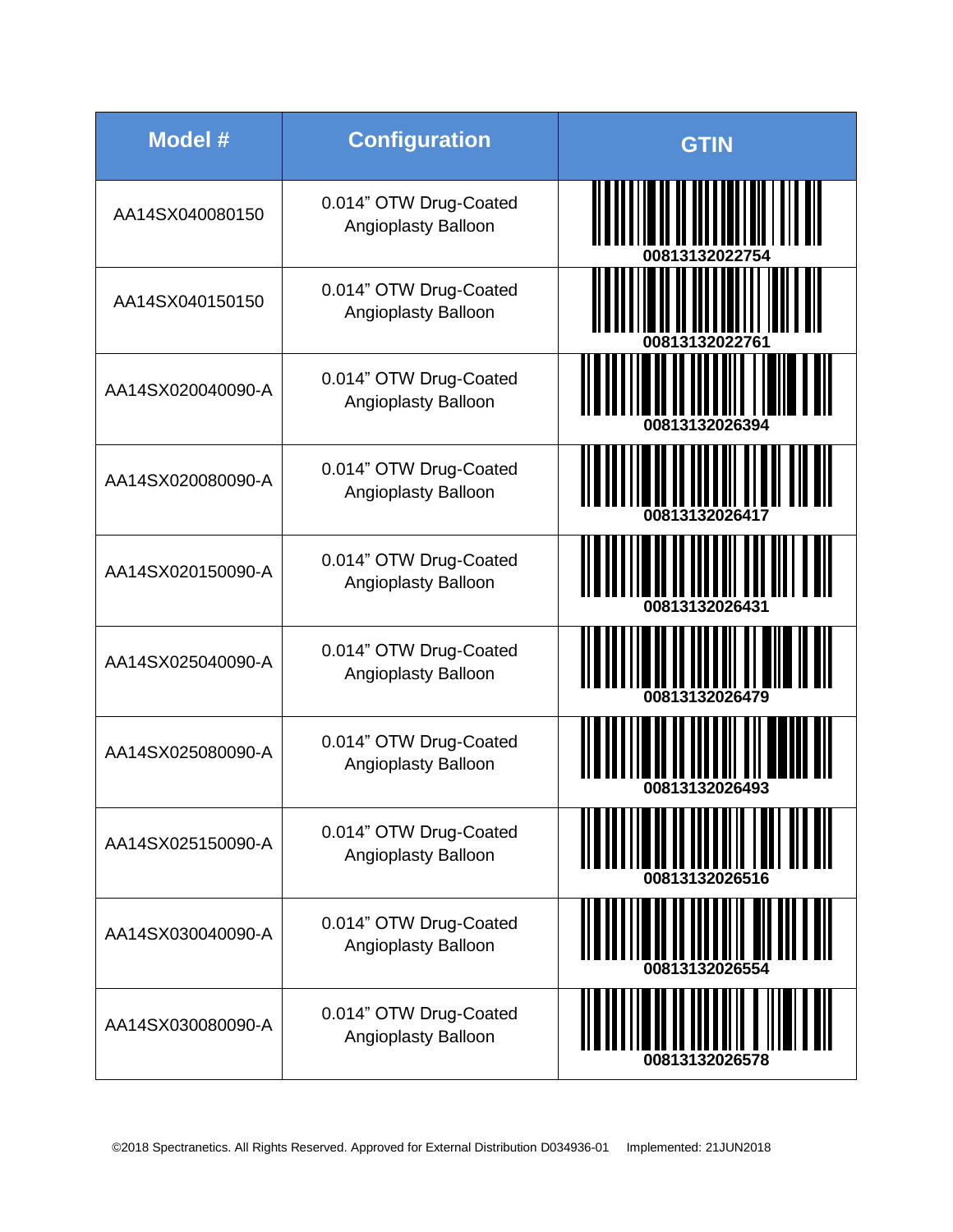| <b>Model #</b>    | <b>Configuration</b>                                 | <b>GTIN</b>                                  |
|-------------------|------------------------------------------------------|----------------------------------------------|
| AA14SX030150090-A | 0.014" OTW Drug-Coated<br>Angioplasty Balloon        | <u> ANTISTITIN MITTIN AN ANTISE</u>          |
| AA14SX035040090-A | 0.014" OTW Drug-Coated<br>Angioplasty Balloon        | 00813132026639                               |
| AA14SX035080090-A | 0.014" OTW Drug-Coated<br>Angioplasty Balloon        | 00813132026653                               |
| AA14SX035150090-A | 0.014" OTW Drug-Coated<br>Angioplasty Balloon        | <b>TITIO ATTIILI TEATII</b><br>1081313202667 |
| AA14SX040040090-A | 0.014" OTW Drug-Coated<br>Angioplasty Balloon        | <u>HIILIN ILIITII ILIITII I</u>              |
| AA14SX040080090-A | 0.014" OTW Drug-Coated<br>Angioplasty Balloon        | 00813132026738                               |
| AA14SX040150090-A | 0.014" OTW Drug-Coated<br><b>Angioplasty Balloon</b> | 00813132026752                               |
| AA14SX020040150-A | 0.014" OTW Drug-Coated<br>Angioplasty Balloon        |                                              |
| AA14SX020080150-A | 0.014" OTW Drug-Coated<br>Angioplasty Balloon        | 00813132026424                               |
| AA14SX020150150-A | 0.014" OTW Drug-Coated<br>Angioplasty Balloon        | 00813132                                     |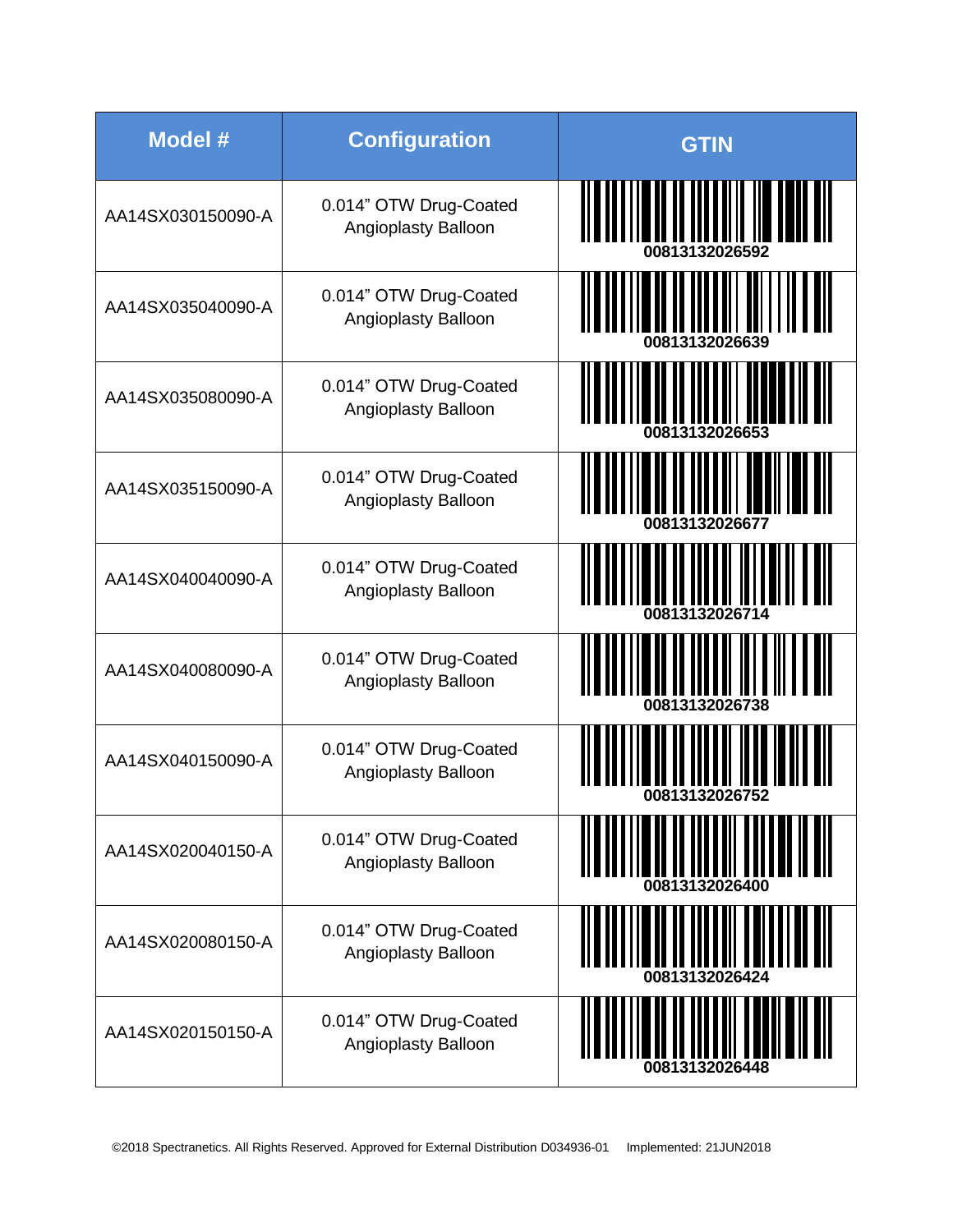| <b>Model #</b>    | <b>Configuration</b>                          | <b>GTIN</b>                             |
|-------------------|-----------------------------------------------|-----------------------------------------|
| AA14SX025040150-A | 0.014" OTW Drug-Coated<br>Angioplasty Balloon | ALAMANIA IN OLI OLI LUI LUOLI LUOLI     |
| AA14SX025080150-A | 0.014" OTW Drug-Coated<br>Angioplasty Balloon |                                         |
| AA14SX025150150-A | 0.014" OTW Drug-Coated<br>Angioplasty Balloon | 00813132026523                          |
| AA14SX030040150-A | 0.014" OTW Drug-Coated<br>Angioplasty Balloon |                                         |
| AA14SX030080150-A | 0.014" OTW Drug-Coated<br>Angioplasty Balloon | <u> III III III III III III III III</u> |
| AA14SX030150150-A | 0.014" OTW Drug-Coated<br>Angioplasty Balloon | <br>00813132026608                      |
| AA14SX035040150-A | 0.014" OTW Drug-Coated<br>Angioplasty Balloon | 00813132026646                          |
| AA14SX035080150-A | 0.014" OTW Drug-Coated<br>Angioplasty Balloon |                                         |
| AA14SX035150150-A | 0.014" OTW Drug-Coated<br>Angioplasty Balloon | 00813132026684                          |
| AA14SX040040150-A | 0.014" OTW Drug-Coated<br>Angioplasty Balloon |                                         |